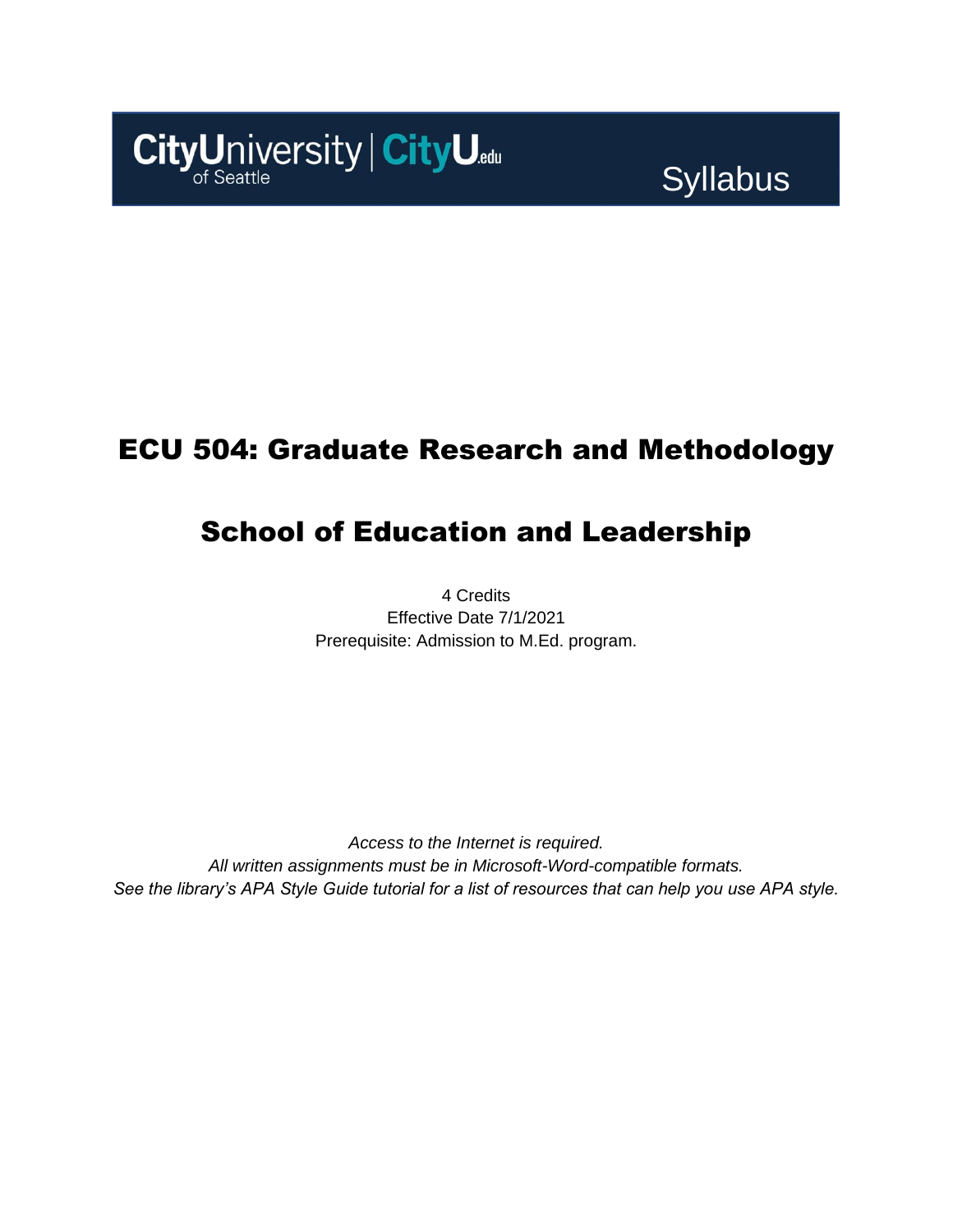## Faculty Information

Professional experience information for instructors is found under *Faculty Information* in the online course menu.

### Contact Information

Contact information for instructors is found under *Faculty Information* in the online course menu.

### Course Description

The Research and Methodology block contains outcomes relating to the understanding, critical application, and value of current research processes and how these increase student learning. Candidates gain an understanding of the various types of research and purpose for them in improving educational practices. Candidates submit various artifacts which demonstrate their understanding of and ability to implement best research practices that enhance student learning, meet individual needs and improve educational practices.

### Course Resources

Required and recommended resources to complete coursework and assignments are found on the course [Reading List.](https://cityu.alma.exlibrisgroup.com/leganto/login?auth=SAML) The reading list can be found under *Course Information* in Blackboard as well as from the library homepage ("Find Your Textbook" button).

**Note**: Required resources that must be purchased by the student are tagged "Purchase from a vendor of your choosing." Required resources with a direct link, "Available through CityU Library", are available electronically at no cost to students.

Students in Canada may purchase course resources from the [Canada Bookstore,](https://www.cityubookstore.ca/index.asp) and students outside the U.S. and Canada should contact their advisor or textbook coordinator for additional information.

### Course Outcomes

This course will prepare students to:

- Identify characteristics of scholarly research (e.g., methodology, methods, etc.)
- Develop an appropriate research question
- Differentiate between high-quality and low-quality research
- Evaluate if and how scholarly sources are relevant to a particular research question
- Synthesize multiple scholarly sources into a literature review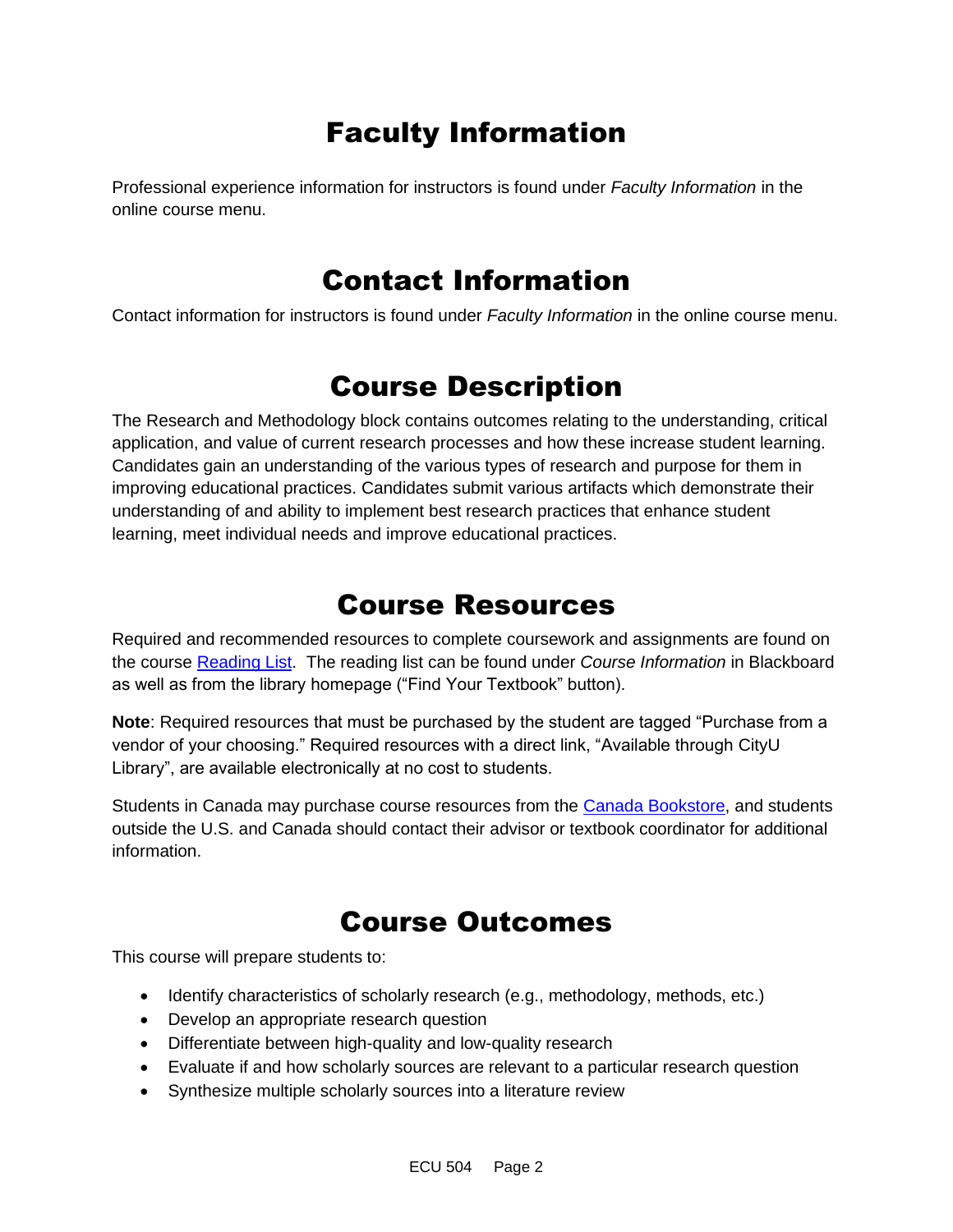### Shared Agreements

Our primary commitment is to **build relationships** both with each other and within ourselves. We share a *collective goal* of becoming critically conscious educators who are prepared to serve all students in our classrooms. A positive learning experience relies on creating an atmosphere where space is held for *multiple truths* to coexist, and where we begin to *notice and name power dynamics* in our own group and also in the education system, its processes, and its policies. We acknowledge that differences among our identities, social backgrounds and experiences will influence our perspectives and those of others*.* We agree to *share our truths bravely*, to *acknowledge the humanity* of each other and ourselves, and to *look for learning* in ourselves and others.

*\*\*We agree to keep confidential all issues of a personal or professional nature that are discussed in class.\*\**

*\*\*adapted from Color Brave Spaces by Equity Matters (2021)[. www.equitymattersnw.com](http://www.equitymattersnw.com/)*

### Additional Information

This is a new heading for our syllabus template. Programs are using this to list additional information required by accreditors, or core concepts/knowledge/skills.

### Grading Scale

The grades earned for the course will be calculated using City University of Seattle's decimal grading system, found in the current University Catalog [\(https://www.cityu.edu/catalog/\)](https://www.cityu.edu/catalog/).

Grading rubrics with details on how each assignment will be graded are located under *Assignments* and/or in *My Grades* in the online course menu. Students should review the rubric for each assignment prior to completing their work in order to understand how it will be assessed.

### Course Assignments and Grading

#### Annotated Bibliography Matrix (30% of Final Grade)

Students complete an annotated bibliography matrix in which they will further refine the scope of the capstone project. The annotated bibliography matrix will include: 1) a paragraph in which the student further refines the scope of the capstone, 2) notes on a minimum of four high-quality references, and 3) a reference list in APA format.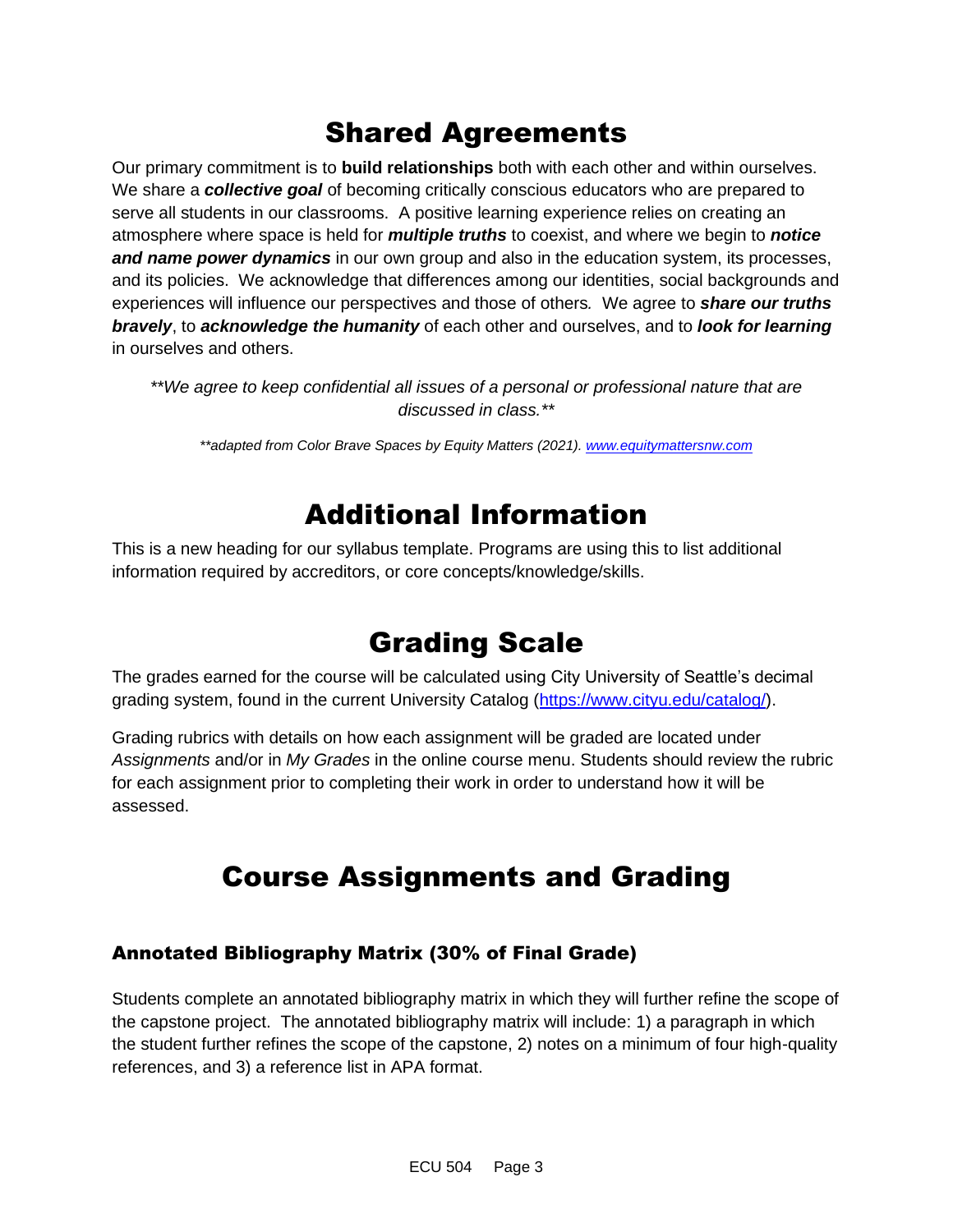#### Mini-Literature Review, Problem Statement, and Research Design/Methodology (50% of Final Grade)

Students will craft a 3-4 page mini-literature review using, at a minimum, the references from the annotated bibliography matrix. Additionally, students should draft a three-paragraph problem statement, and a paragraph describing research design and methodology. Proper APA formatting is expected throughout.

#### Participation, Engagement, and Essential Dispositions (20% of Final Grade)

Candidates should participate and engage in all classwork, including required assignments, class discussions, activities, and instructor-determined assignments. Candidates should work to meet essential dispositions criteria not only in the field, but also in their coursework, whether online or in person

### Course Policies

Participation will be graded based on engagement in class discussions and activities (both online and mixed modes). Online-only courses will be determined via active engagement in weekly discussion boards or other interactive opportunities provided by the instructor. Mixed mode courses will be determined based on presence in class and engagement with content and peers both within and outside of face-to-face class sessions.

### University Policies

You are responsible for understanding and adhering to all of City University of Seattle's academic policies. The most current versions of these policies can be found in the University Catalog that is linked from the CityU Web site.

#### Antidiscrimination

City University of Seattle and its staff and faculty are committed to supporting our students. We value equity, diversity, and inclusion as a way of life as well as the educational opportunities it provides. City U will not tolerate any form of discrimination based on race, color, ethnicity, sexual orientation, gender identification, socioeconomic status, or religious values. If you have experienced any discrimination based on any of the above, we encourage you to report this to the University. Please report this to your instructor. If you do not feel safe reporting this to your instructor, please report to the Provost or to the Vice President of Student Affairs.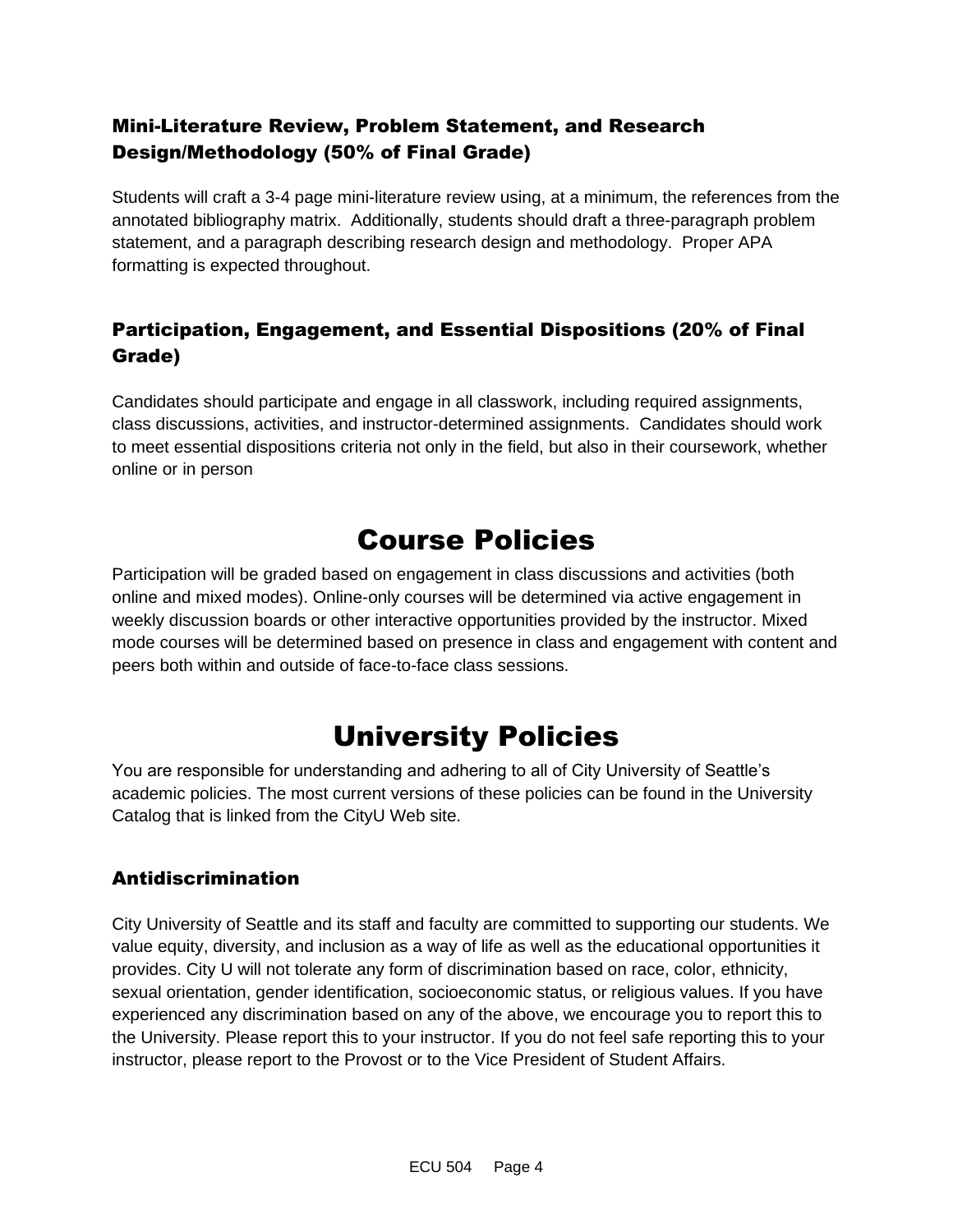#### Non-Discrimination & Prohibition of Sexual Misconduct

City University of Seattle adheres to all federal, state, and local civil rights laws prohibiting discrimination in employment and education. The University is committed to ensuring that the education environment is bounded by standards of mutual respect and safety and is free from discriminatory practices.

In the U.S., the University is required by Title IX of the Education Amendments of 1972 to ensure that all of its education programs and activities do not discriminate on the basis of sex/gender. Sex includes sex, sex stereotypes, gender identity, gender expression, sexual orientation, and pregnancy or parenting status. Sexual harassment, sexual assault, dating and domestic violence, and stalking are forms of sex discrimination, which are prohibited under Title IX and by City University of Seattle policy. City University of Seattle also prohibits retaliation against any person opposing discrimination or participating in any discrimination investigation or complaint process internal or external to the institution. Questions regarding Title IX, including its application and/or concerns about noncompliance, should be directed to the Title IX Coordinator. For a complete copy of the policy or for more information, visit [https://my.cityu.edu/titleix](https://nam11.safelinks.protection.outlook.com/?url=https%3A%2F%2Fmy.cityu.edu%2Ftitleix&data=04%7C01%7Claker%40cityu.edu%7Cbc558c70c10340dbaa2408d9172365a0%7Cb3fa96d9f5154662add763d854e39e63%7C1%7C0%7C637566263054321964%7CUnknown%7CTWFpbGZsb3d8eyJWIjoiMC4wLjAwMDAiLCJQIjoiV2luMzIiLCJBTiI6Ik1haWwiLCJXVCI6Mn0%3D%7C1000&sdata=GX0hgfxN2OMKFTKjD04gqvwwyU44mfnCmEdCtsEzab0%3D&reserved=0) or contact the Title IX Coordinator.

In Canada, in compliance with the British Columbia Human Rights Code, the Alberta Human Rights Act, WorksafeBC, and the Workers' Compensation Board of Alberta, the University believes that its environment should at all times be supportive and respectful of the dignity and self-esteem of individuals. Discrimination, harassment and bullying conduct, whether through person-to-person behaviour or via electronic communications such as email or social media is not acceptable and will not be tolerated. As an educational institution, it is our responsibility to cultivate an environment of excellence, equity, mutual respect and to recognize the value and potential of every individual. The University will take all necessary steps to meet or exceed the requirements of the law to prevent discrimination, harassment and bullying. The Respectful Workplace Policy for the prevention of discrimination, harassment and bullying policy and procedure can be found at [https://www.cityu.edu/discover-cityu/about-cityu/](https://nam11.safelinks.protection.outlook.com/?url=https%3A%2F%2Fwww.cityu.edu%2Fdiscover-cityu%2Fabout-cityu%2F&data=04%7C01%7Claker%40cityu.edu%7Cbc558c70c10340dbaa2408d9172365a0%7Cb3fa96d9f5154662add763d854e39e63%7C1%7C0%7C637566263054331957%7CUnknown%7CTWFpbGZsb3d8eyJWIjoiMC4wLjAwMDAiLCJQIjoiV2luMzIiLCJBTiI6Ik1haWwiLCJXVCI6Mn0%3D%7C1000&sdata=7Q6QoqwuNLfeOJPewViWSeIwRIBy%2BoqDOiP8xSHYm78%3D&reserved=0) under the Policies section or at [https://www.cityuniversity.ca/about/](https://nam11.safelinks.protection.outlook.com/?url=https%3A%2F%2Fwww.cityuniversity.ca%2Fabout%2F&data=04%7C01%7Claker%40cityu.edu%7Cbc558c70c10340dbaa2408d9172365a0%7Cb3fa96d9f5154662add763d854e39e63%7C1%7C0%7C637566263054331957%7CUnknown%7CTWFpbGZsb3d8eyJWIjoiMC4wLjAwMDAiLCJQIjoiV2luMzIiLCJBTiI6Ik1haWwiLCJXVCI6Mn0%3D%7C1000&sdata=TX6bXEiU0CC6hC1mrTnKpuJywbR06qAj7RMu8QC4RUA%3D&reserved=0) .

#### Religious Accommodations

City University of Seattle has a policy for accommodation of student absences or significant hardship due to reasons of faith or conscience, or for organized religious activities. The University's policy, including more information about how to request an accommodation, is available in the University Catalog and on the my.cityu.edu student portal. Accommodations must be requested by the 20% mark of this course (e.g. day 14 of a ten-week course, day 7 of a 5-week course) using the Religious Accommodations Request Form found on the student dashboard in the my.cityu.edu student portal.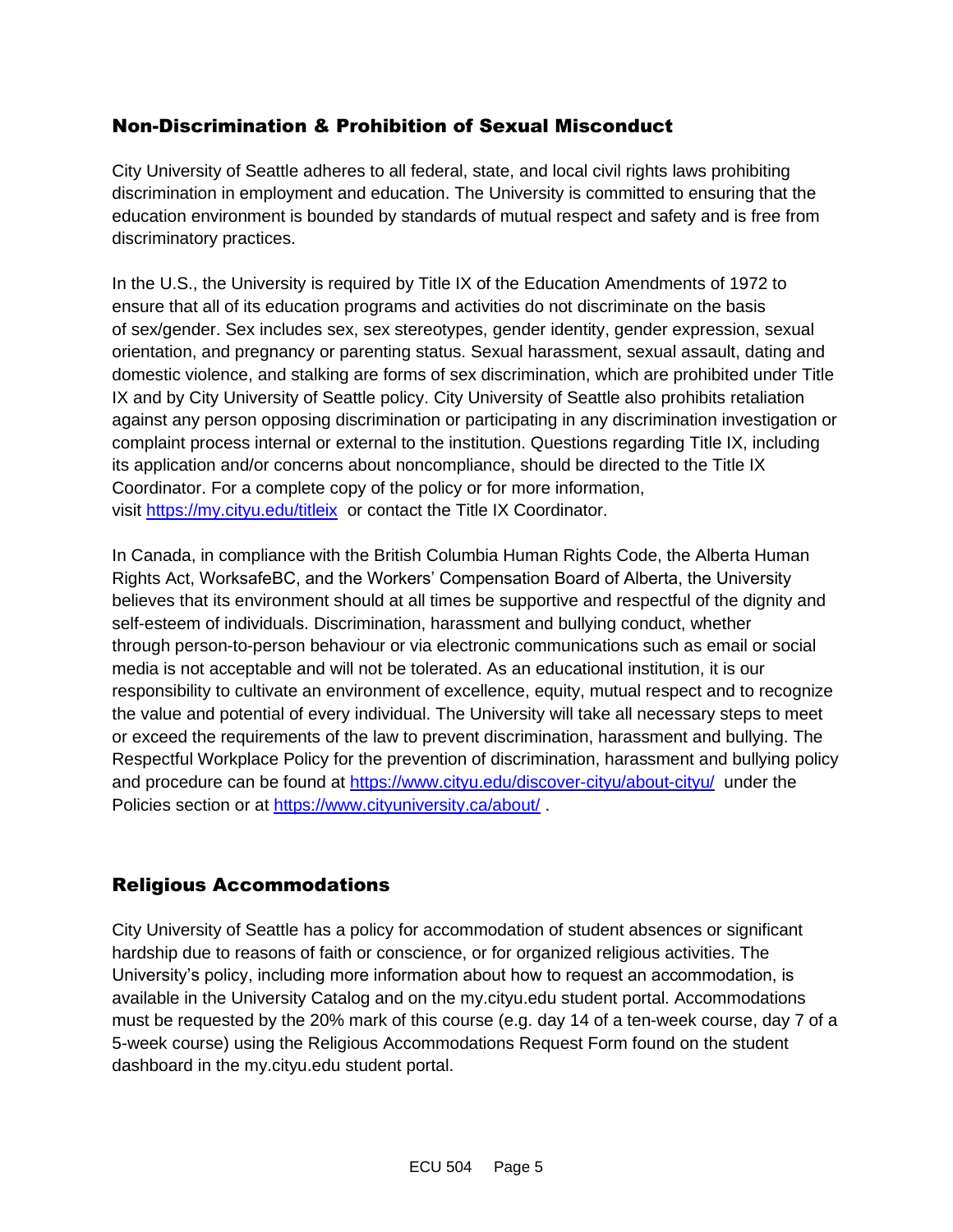#### Academic Integrity

Academic integrity in students requires the pursuit of scholarly activity that is free from fraud, deception and unauthorized collaboration with other individuals. Students are responsible for understanding CityU's policy on academic integrity and adhering to its standards in meeting all course requirements. A complete copy of this policy can be found in the [University Catalog](https://nam11.safelinks.protection.outlook.com/?url=http%3A%2F%2Fwww.cityu.edu%2Fcatalog%2F&data=04%7C01%7Claker%40cityu.edu%7Cbc558c70c10340dbaa2408d9172365a0%7Cb3fa96d9f5154662add763d854e39e63%7C1%7C0%7C637566263054341952%7CUnknown%7CTWFpbGZsb3d8eyJWIjoiMC4wLjAwMDAiLCJQIjoiV2luMzIiLCJBTiI6Ik1haWwiLCJXVCI6Mn0%3D%7C1000&sdata=aL6fsSyLtVzJgdrlE9PtZXb%2F3H6wCdrvPcw4zOoEYTI%3D&reserved=0) in the section titled *Academic Integrity Policy* under *Student Rights & Responsibilities*.

#### **Attendance**

Students taking courses in any format at the University are expected to be diligent in their studies and to attend class regularly. Regular class attendance is important in achieving learning outcomes in the course and may be a valid consideration in determining the final grade. For classes where a physical presence is required, a student has attended if they are present at any time during the class session. For online classes, a student has attended if they have posted or submitted an assignment. A complete copy of this policy can be found in the [University Catalog](https://nam11.safelinks.protection.outlook.com/?url=http%3A%2F%2Fwww.cityu.edu%2Fcatalog%2F&data=04%7C01%7Claker%40cityu.edu%7Cbc558c70c10340dbaa2408d9172365a0%7Cb3fa96d9f5154662add763d854e39e63%7C1%7C0%7C637566263054341952%7CUnknown%7CTWFpbGZsb3d8eyJWIjoiMC4wLjAwMDAiLCJQIjoiV2luMzIiLCJBTiI6Ik1haWwiLCJXVCI6Mn0%3D%7C1000&sdata=aL6fsSyLtVzJgdrlE9PtZXb%2F3H6wCdrvPcw4zOoEYTI%3D&reserved=0) in the section titled *Attendance* under *Student Rights & Responsibilities*.

#### Final Assignments Due Date

Final assignments for each class at CityU must be due on or before the final date of the course as indicated in the university's course information system. Due dates that extend beyond the final date of the course may negatively impact tuition funding for students.

### Support Services

#### Disability Services Accommodations Statement

Students with documented disability who wish to request academic accommodations are encouraged to contact Disability Support Services to discuss accommodation requests and eligibility requirements. Please contact Disability Support Services at [disability@cityu.edu](mailto:disability@cityu.edu) or 206.239.4752 or visit the [Disability Support Services](https://nam11.safelinks.protection.outlook.com/?url=https%3A%2F%2Fmy.cityu.edu%2Fdepartment%2Fdisability-support-services%2F&data=04%7C01%7Claker%40cityu.edu%7Cbc558c70c10340dbaa2408d9172365a0%7Cb3fa96d9f5154662add763d854e39e63%7C1%7C0%7C637566263054351946%7CUnknown%7CTWFpbGZsb3d8eyJWIjoiMC4wLjAwMDAiLCJQIjoiV2luMzIiLCJBTiI6Ik1haWwiLCJXVCI6Mn0%3D%7C1000&sdata=e%2FOzbhqrB5SP38rzkwNSwviN3V%2Fv%2BsJNtdettuKSolw%3D&reserved=0) page in the my.cityu.edu portal. Confidentiality will be observed in all inquiries. Once approved, information about academic accommodations will be shared with your course instructors.

#### Library Services